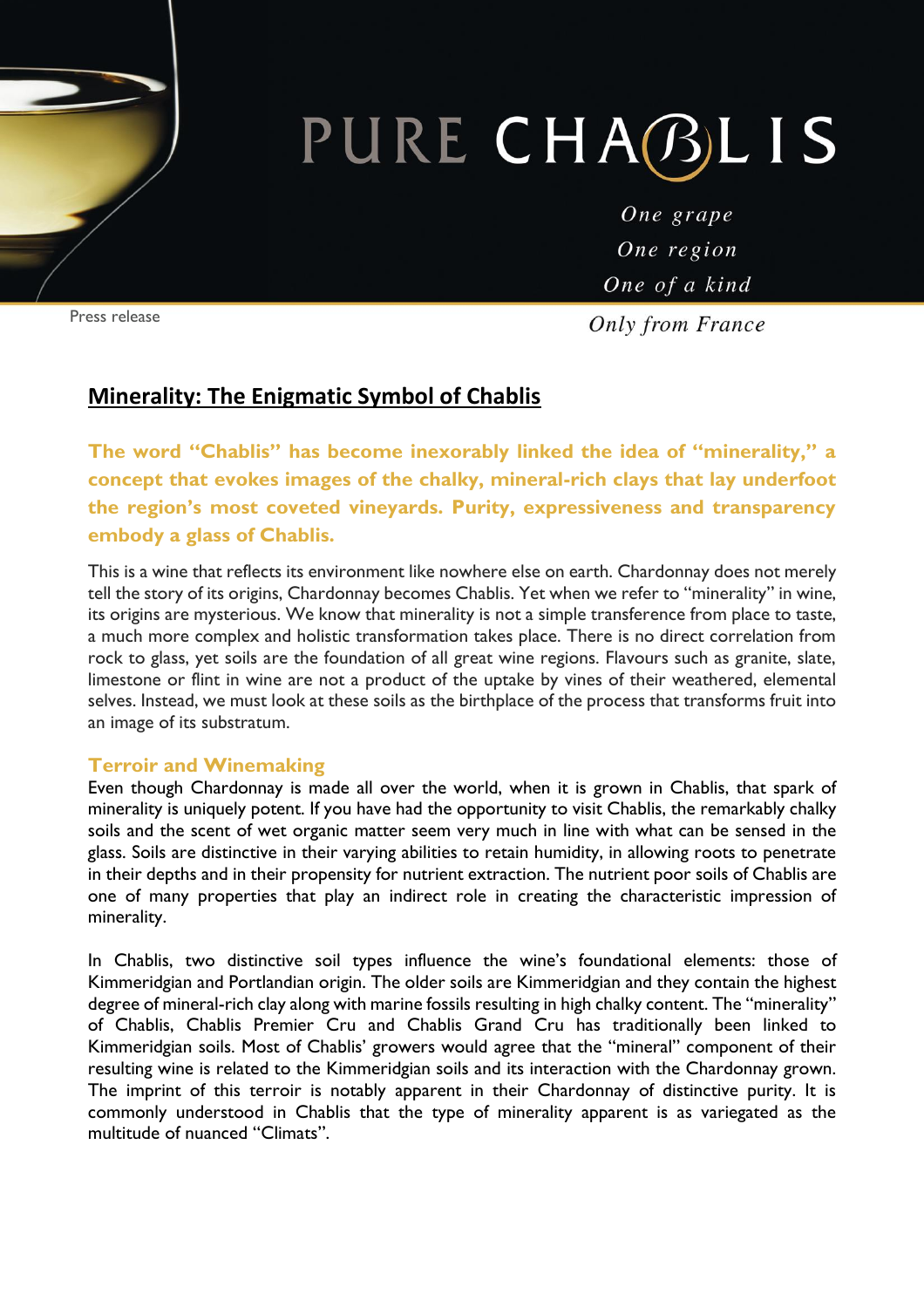It is Chablis' naturally cool climate that allows the expression of minerality. The purity of the resulting wine is uncompromised by overly mature grape flavours. In order to show this particularity of terroir, new wood is sparingly used. Winemakers in Chablis have long expressed that this "minerality" begins to show itself during vinification and subsequent maturity dependent on the methods of elaboration used. Research has shown that malolactic fermentation plays an important role in that expression of minerality. In particular, fine lees during maturation, regardless of in barrel or vat, are responsible for the progressive "mineralization" of the wine. There is thus an important focus on following that genesis of minerality through the élevage.

Understanding this enigma has researchers fascinated and although mapping the full picture of minerality has yet to be accomplished and may never be, studies continue to give us new leads. Research on many aromatic compounds such as benzenemethanethiol, contributing an expression of flint and gunsmoke when present in white wines, may be yet another piece of the puzzle. Glutamic acid present in Chardonnay may also play a role in our sensory perception of minerality in Chablis. Successive studies have shown that this perception of "minerality" is more dominant in wines with high levels of acidity such as those that come from this northern Burgundian climate. Due to this cooler climate foundation, a lack both ripe fruity components and terpenes tends to enhance an impression of minerality. Reductive winemaking is also likely to play a role in mineral flavours due to the formation of volatile sulphur compounds. Regardless of how that minerality takes hold or what mysteries we have yet to solve, there is no doubt that the wine of Chablis provokes a range of mineral taste sensations.

### **Semantic Origins**

What then is this mysterious "mineral" taste that only recently appeared in the context of wine? Wine critics didn't use the term "minerality" much before the 2000s but now tend to use the term with regularity when describing high acid, unoaked whites and most notably with the wines of Chablis. Go back a few decades, and the term does not appear in the significant cannons of wine tasting such as Emile Peynaud's "The Taste of Wine" (1983), or the Oxford Companion to Wine (until 2015), or even in Ann Noble's Aroma Wheel of 1984. André Jullien's 1836 guide "Manuel du Sommelier" makes mention of "flint" in the wines of Chablis", something we would now think of as a mineral descriptor, but that might well be a reflection of the  $19<sup>th</sup>$  century predilection for hitting silica-based stones together to light the spark of can non powder.

### **Describing "Minerality" in Chablis Wines**

Minerality can be described in many ways using culturally-derived terms from around the globe. As varied as they may be, people tend to use both textural and aromatic descriptors when explaining "minerality". Personal perceptions also play a key role. Thresholds for individual detection of minerality vary and so do the adjectives used. In terms of Chablis, we can identify three categories of sensations, those derived from the earth, the sea and those that are smoky:

| <b>Marine</b> | <b>Terrene</b>    | <b>Smoky</b>             |
|---------------|-------------------|--------------------------|
| lodine        | Chalk             | Sulfur (matchstick)      |
| <b>Brine</b>  | Flint             | Smoky (smoked black tea) |
| Oyster shell  | Gunpowder         |                          |
| Sea breeze    | <b>Wet Stone</b>  |                          |
| Sea salt      | Damp soil/organic |                          |

Intriguingly, the mouth-watering aspect of acidity seems to be at odds with descriptors of minerality that are mouth-drying sensations such as "salty" or "chalky". Yet acidity seems to be the constant descriptor present when wines are described as "mineral". From a textural perspective, acidity trills while salinity tickles and teases the tongue, resulting in a frenzy of nervy tension. In this sense, acidity and minerality intensify each other's influence. This notable textural sensation dominates the wines of Chablis.